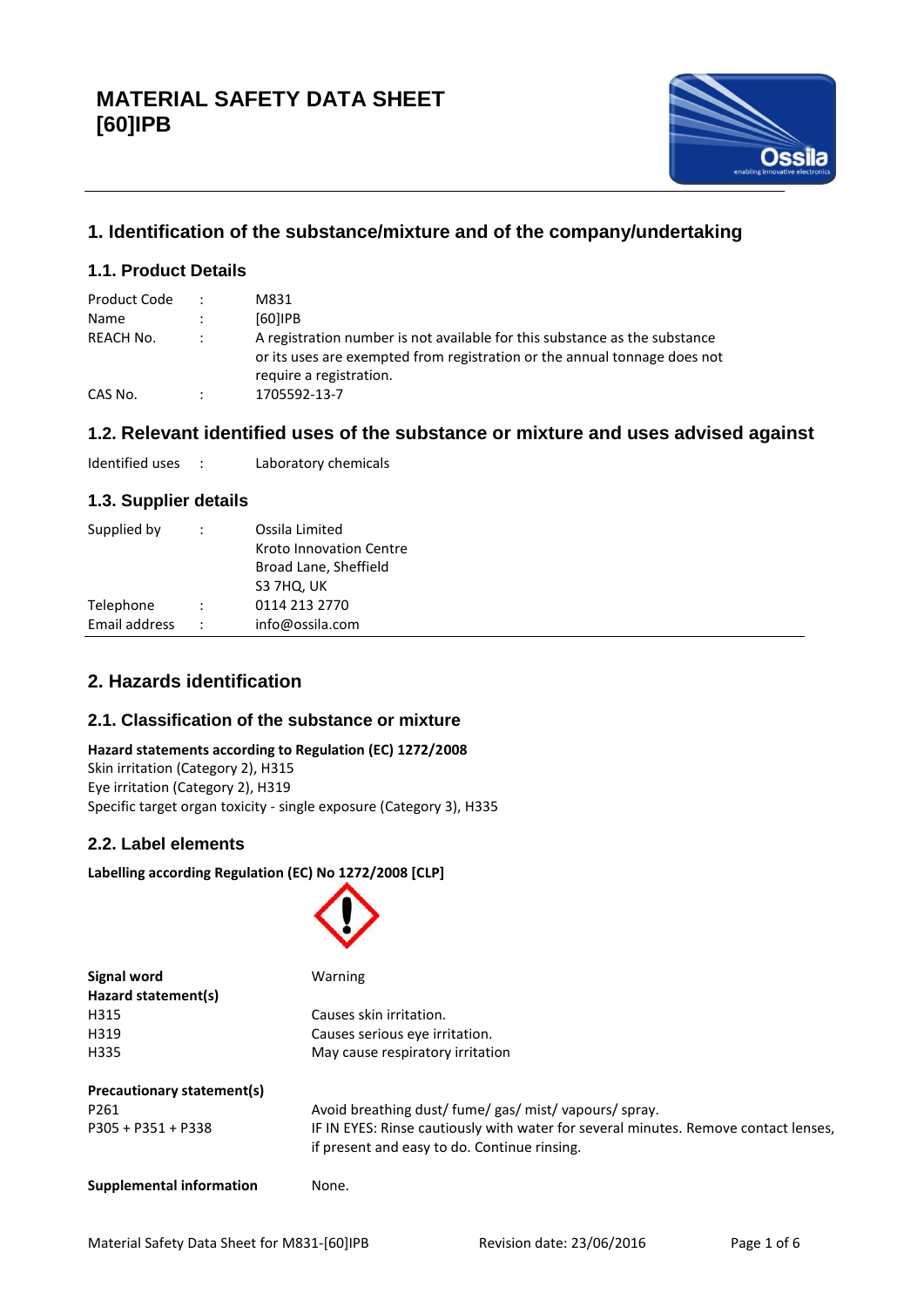### **2.3. Other hazards**

None.

# **3. Composition/Information on ingredients**

#### **3.1. Substances**

| Synonyms         | ٠      | IPB               |
|------------------|--------|-------------------|
| Formula          | ٠<br>٠ | $C_{76}H_{20}O_2$ |
| Molecular weight | ٠<br>٠ | 964.97 g/mol      |

#### **Hazardous ingredients according to Regulation (EC) No 1272/2008**

| Component | CAS#                    | Weight %   CLP Classification                                  |
|-----------|-------------------------|----------------------------------------------------------------|
| [60]IPB   | $1705592 - 13 - 7 > 99$ | Skin irrit. 2 (H315); Eye irrit. 2 (H319); STOT SE 3<br>(H335) |

## **4. First aid measures**

#### **4.1. Description of first aid measures**

#### **After Inhalation**

If inhaled, remove to fresh air. If not breathing give artificial respiration. Call a physician.

#### **After skin contact**

In case of skin contact, wash with soap and flush with copious amounts of water for at least 15 minutes. Remove contaminated clothing and shoes. Call a physician.

#### **After eye contact**

In case of contact with eyes, flush with copious amounts of water for at least 15 minutes. Assure adequate flushing by separating the eyelids with fingers. Call a physician.

#### **After Ingestion**

If swallowed, wash out mouth with water. Call a physician.

#### **4.2. Most important symptoms and effects, both acute and delayed**

The most important known symptoms and effects are described in section 11.

## **4.3. Indication of any immediate medical attention and special treatment needed**

No data available.

# **5. Fire fighting**

#### **5.1. Extinguishing media**

**Suitable extinguishing media**: Dry chemical, alcohol-resistant foam, carbon dioxide or water spray. Consult with local fire authorities before attempting large scale fire fighting operations.

## **5.2. Special hazards arising from the substance of mixture**

**Hazardous combustion products:** Carbon oxides.

#### **5.3. Advice for firefighters**

Wear a self-contained breathing apparatus if necessary. During a fire, irritating and highly toxic gases and vapours may be generated by thermal decomposition.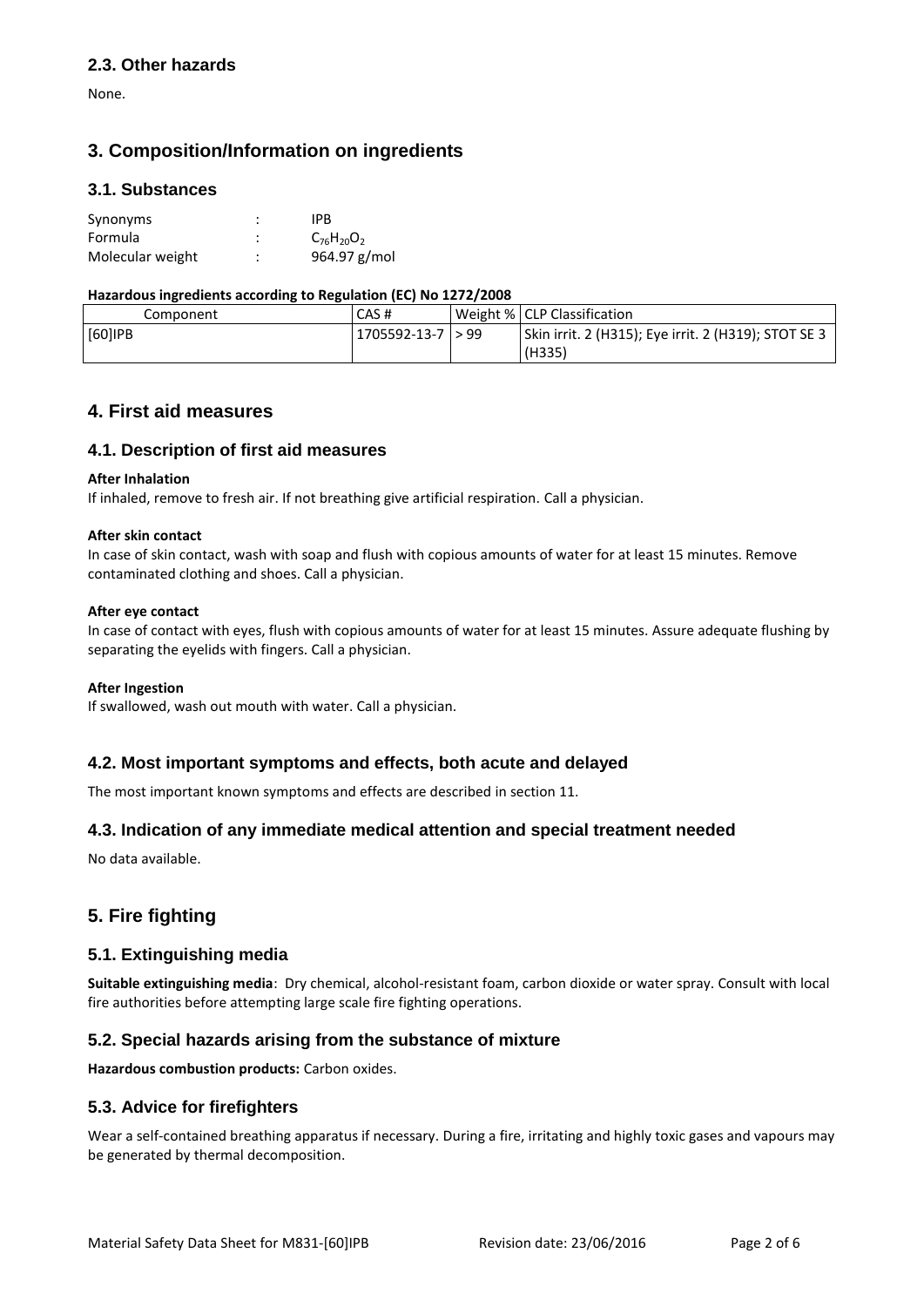## **6. Accidental release measures**

### **6.1. Personal precautions, protective equipment and emergency procedures**

Wear personal protective equipment (section 8). Avoid dust formation. Ensure room is well ventilated.

### **6.2. Environmental precautions**

Do not let product enter drains.

### **6.3. Containment and cleaning**

Contain and clean up spill if safe to do so using an electrically protected vacuum cleaner or by wet-brushing. Dispose of dry waste in closed container for proper disposal according to local regulations.

# **7. Handling and storage**

### **7.1. Precautions for safe handling**

Avoid formation of dust and aerosols. Provide exhaust ventilation in places where dust is formed.

#### **7.2. Conditions for safe storage, including any incompatibilities**

Store in a cool, dry and well-ventilated place inside of a tightly sealed container. Reseal containers that have been opened and keep upright to prevent leakage.

**Quality-related information:** Product is light sensitive. Store in the dark and under inert gas. Recommended storage temperature: 2 - 8 °C.

#### **7.3. Specific end uses**

Use in laboratories.

## **8. Exposure controls / Personal protection**

#### **8.1. Control parameters**

#### **Components with workplace control parameters**

Contains no substances with occupational exposure limit values.

## **Biological occupational exposure limits**

This product does not contain any hazardous materials with biological limits.

## **8.2. Exposure controls**

#### **Engineering measures**

Handle in accordance with good industrial engineering/laboratory practices for hygiene and safety. Ensure eyewash stations and safety showers are close to the laboratory workstation. Ensure good general ventilation is present when handling the product.

## **Personal protective equipment**

**Eyes:** Wear safety glasses with side-shields conforming to appropriate government standards such as NOISH (US) or EN166 (EU).

**Skin**: Handle with appropriate gloves and use proper glove removal technique to avoid skin contact. Dispose of gloves in accordance with applicable laws. Wash and dry hands.

The selected protective gloves have to satisfy the specifications of EU Directive 89/686/EEC and the standard EN 374 derived from it.

**Clothing:** Wear complete suit protecting against chemicals; the type of equipment should be appropriate for the concentration and amount of dangerous substance used.

**Respirators:** A respiratory protection program that meets OSHA's 29 CFR §1910.134 and ANSI Z88.2 requirements or European standard EN 149 must be followed whenever workplace conditions warrant a respirator's use.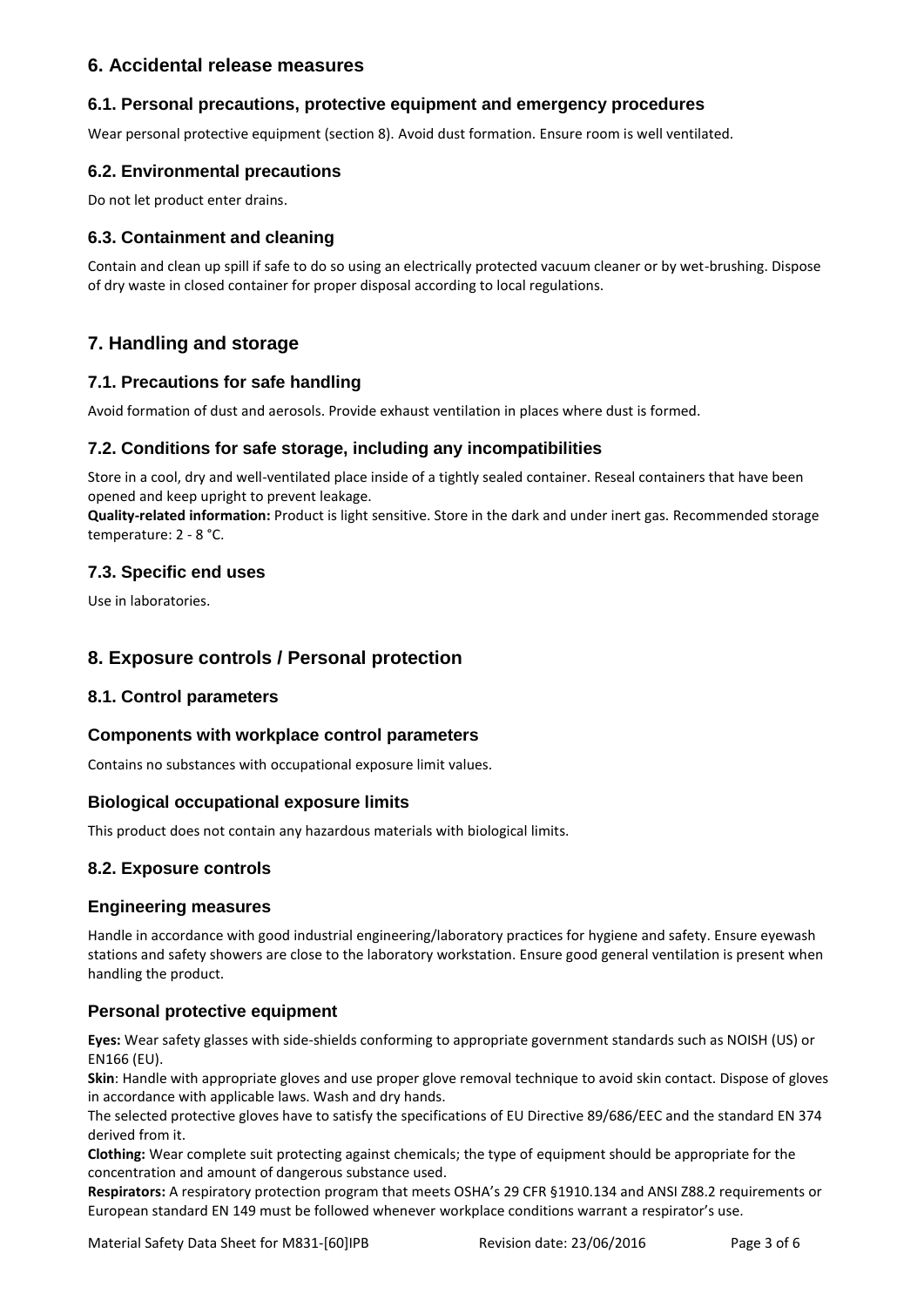### **General hygiene measures**

Wash thoroughly after handling. Wash contaminated clothing before reuse.

# **9. Physical and chemical properties**

#### **9.1. Information on basic physical and chemical properties**

| Appearance                             |   | Dark powder       |
|----------------------------------------|---|-------------------|
| Odour                                  |   | No data available |
| Odour threshold                        |   | No data available |
| рH                                     |   | No data available |
| Melting/freezing point                 |   | No data available |
| Boiling point/range                    |   | No data available |
| Flash point                            |   | No data available |
| Evaporation rate                       | ٠ | No data available |
| Flammability                           |   | No data available |
| <b>Explosive limits</b>                |   | No data available |
| Vapour pressure                        |   | No data available |
| Vapour density                         |   | No data available |
| Relative density                       |   | No data available |
| Solubility(ies)                        |   | No data available |
| Partition coefficient: n-octanol/water |   | No data available |
| Autoignition temperature               |   | No data available |
| Decomposition temperature              |   | No data available |
| Viscosity                              |   | No data available |
| Explosive properties                   |   | No data available |
| Oxidising properties                   |   | No data available |

### **9.2. Other safety information**

No data available.

# **10. Stability and reactivity**

#### **10.1 Reactivity**

No data available.

### **10.2. Chemical stability**

Stable under normal temperatures and pressures under recommended storage conditions.

#### **10.3. Possibility of hazardous reactions**

No data available.

#### **10.4. Conditions to avoid**

No data available.

#### **10.5. Incompatible materials**

Strong oxidising agents.

### **10.6. Hazardous decomposition products**

No known hazardous decomposition products.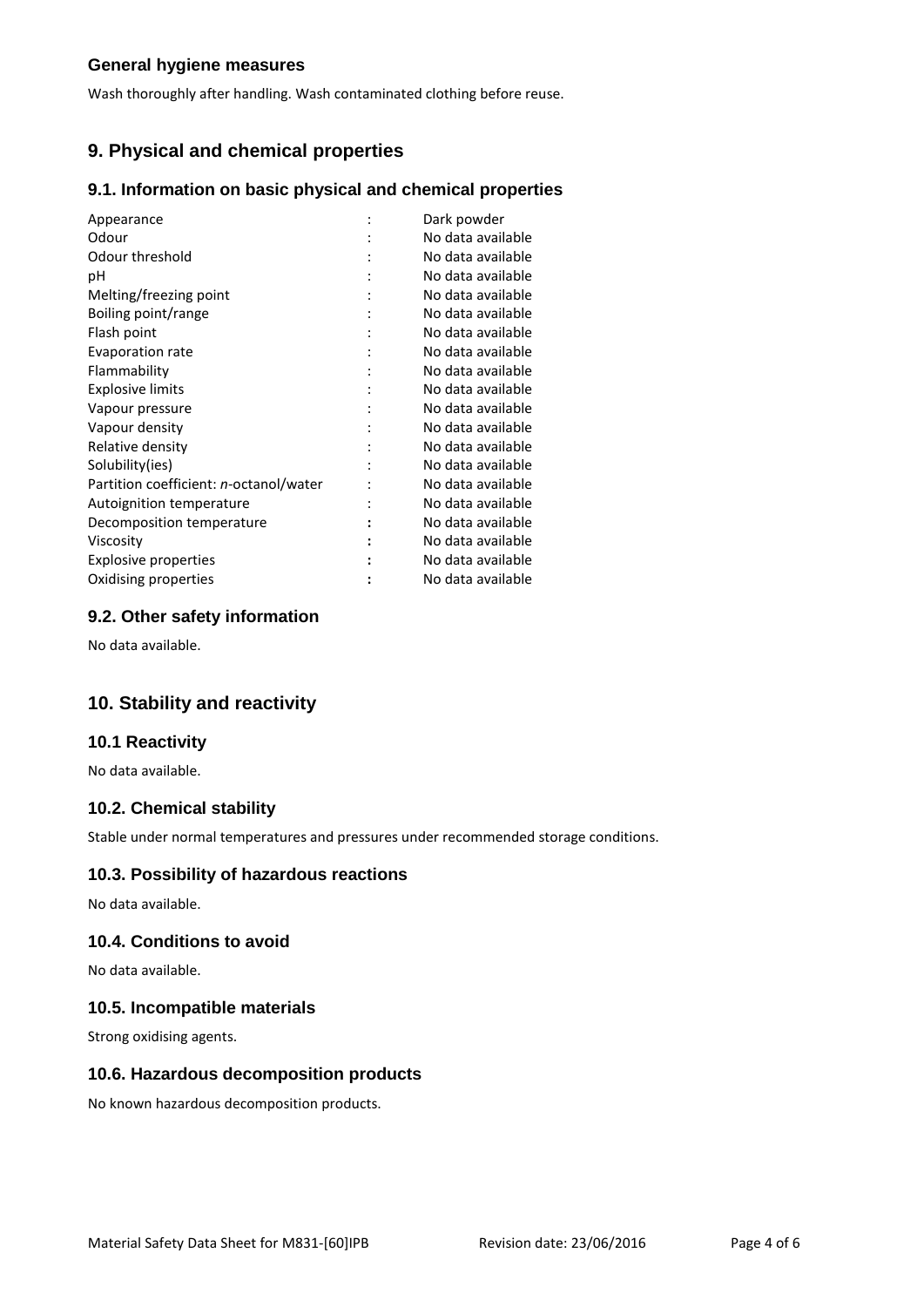# **11. Toxicological information**

## **11.1. Information on toxicological effects**

**Acute toxicity** No data available. **Skin corrosion/irritation** No data available. **Serious eye damage/eye irritation** No data available. **Respiratory or skin sensitization** No data available. **Germ cell mutagenicity** No data available. **Carcinogenicity** IARC: No component of this product present at levels greater than or equal to 0.1% is identified as probable, possible or confirmed human carcinogen by IARC. **Reproductive toxicity** No data available. **Specific target organ toxicity - single exposure** Inhalation: may cause respiratory irritation. **Specific target organ toxicity - repeated exposure** No data available. **Aspiration hazard** No data available. **Routes of exposure** Eye contact, ingestion, inhalation, skin contact. **Signs and Symptoms of Exposure** Skin: inflammation (redness, swelling, itching and pain). Eyes: inflammation, tearing, impaired vision and pain. Inhalation: cough, nose and throat pain.

To the best of our knowledge, the chemical, physical, and toxicological properties have not been thoroughly investigated.

# **12. Ecological information**

## **12.1. Toxicity**

No data available.

#### **12.2. Persistence and degradability**

No data available.

#### **12.3. Bioaccumulative potential**

No data available.

#### **12.4. Mobility in soil**

No data available.

#### **12.5. Results of PBT and vPvB assessment**

PBT/vPvB assessment not available as chemical safety assessment not required/not conducted.

#### **12.6. Other adverse effects**

No data available.